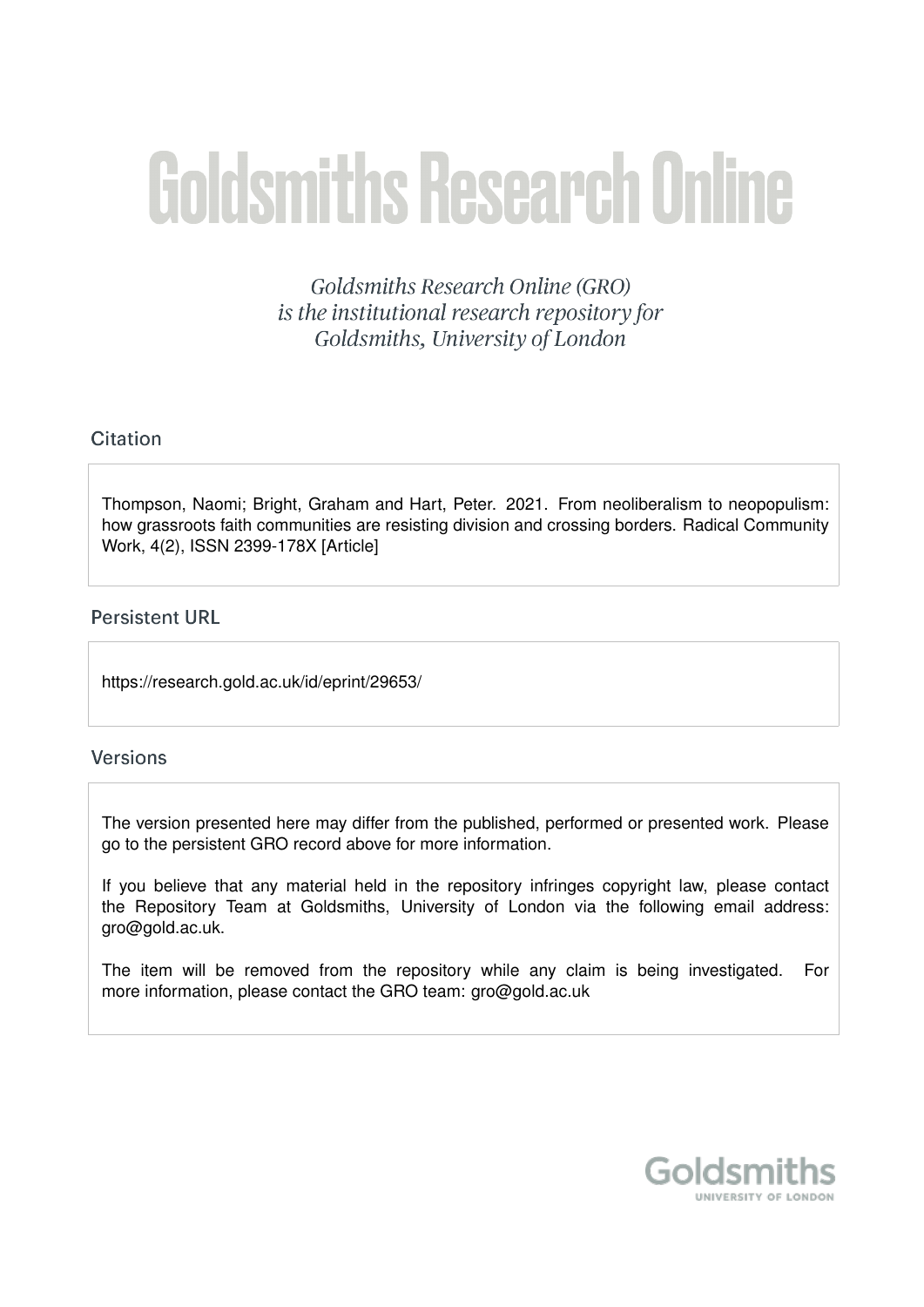#### **From neoliberalism to neopopulism: how grassroots faith communities are resisting division and crossing borders**

Naomi Thompson, Goldsmiths, University of London SE14 6NW, UK

Graham Bright, York, UK

Peter Hart, University of Leeds, UK

Naomi.thompson@gold.ac.uk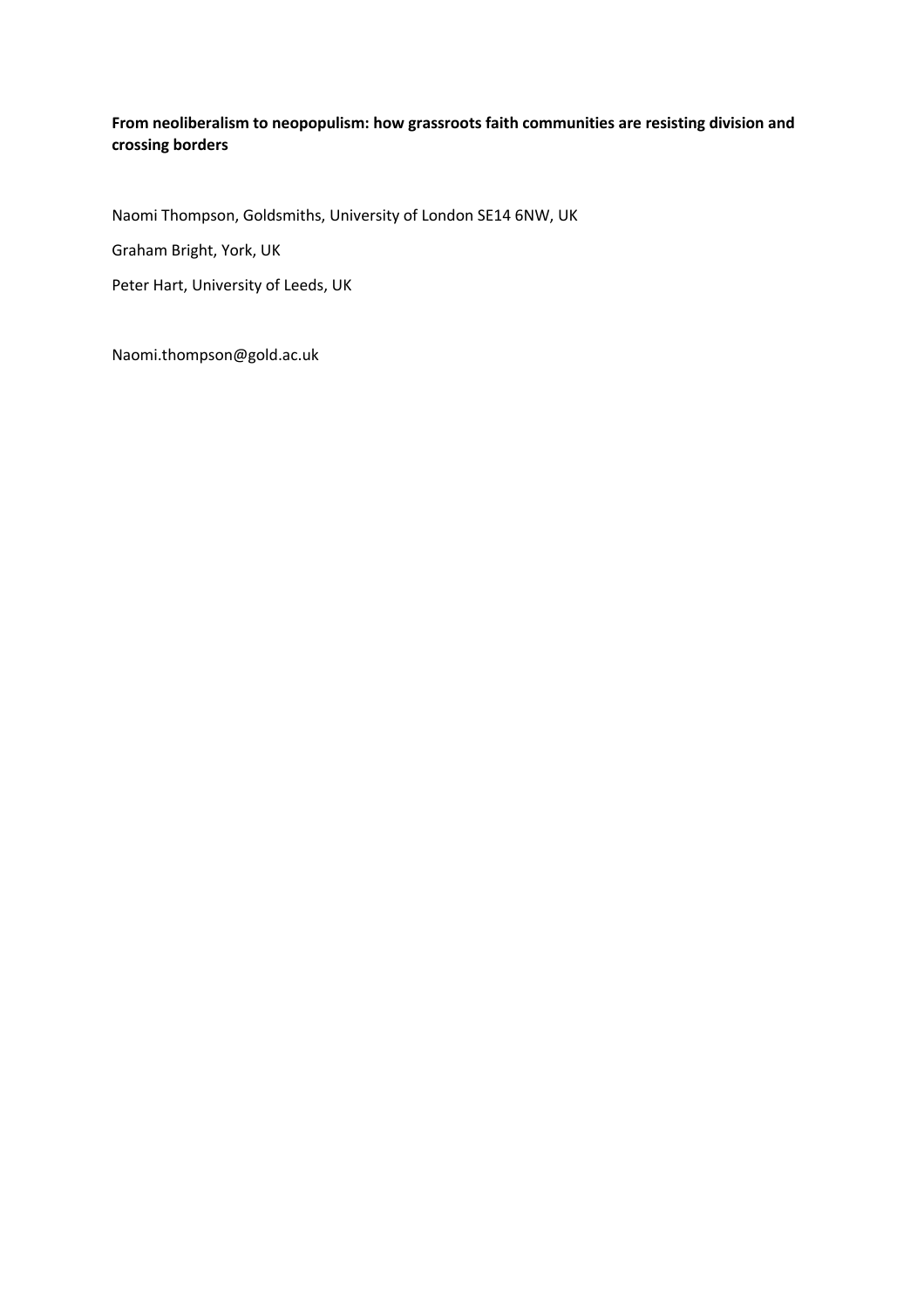# **From neoliberalism to neopopulism: how grassroots faith communities are resisting division and crossing borders**

### **Abstract**

In this article, we argue that those distracted by a continual critique of neoliberalism have missed its transition into a more conservative and sinister form that we term neopopulism. We explore how neopopulism has emerged in recent decades as the neoliberal project has failed. The groups most failed by neoliberalism, capitalism and the meritocracy have been encouraged to blame each other rather than the systems that have failed them. In this context, fear of minority groups, including religious minorities, has grown. We go on to explore how our recent research with faith-based community workers provides evidence for how some faith groups are resisting division and bringing people together in resistance to both neoliberal and neopopulist values. Our research involved interviews with participants from a range of faith traditions, some who were volunteers and some who were paid professionals for faith-based organisations and focuses primarily on their engagement with young people. We conclude that while the practices of these faith-based community workers present a challenge to neopopulism, a more explicit resistance to the fear and suspicion borne out of this context is needed.

**Key words:** community work, youth work, faith, religion, neoliberalism, populism

Over centuries, since long before state services existed, faith-based groups and organisations have engaged with their communities. Faith-based forms of community work have been key to the development of varying expressions of community development. These fields of practice have an often-antagonistic relationship with states and institutions due to their common principles of operating from the 'grassroots' rather than 'top-down', and as a result of their facilitation of empowerment and critical consciousness, rather than of compliance. For example, the Sunday Schools of the late 1700s that taught young people to read and write, were criticised for giving working class young people such power, lest they challenge the social order (Thompson, 2018). In this article, we explore how contemporary faith-based community work has a role to play in resisting both neoliberalism and right-wing populism. Whilst our own research is located in the UK, debates around neoliberalism, populism, resistance and social justice have international resonance, with the detrimental impacts of capitalism and division being felt globally.

This article draws on empirical research with faith-based youth and community workers in England and Scotland. Emerging themes include promoting inclusion and striving for justice in faith-based work; asset-based approaches to community practice that possibilise and reclaim grass-roots co-production in regenerating different forms of capital; challenging neoliberal discourses of 'deficit' and 'risk'; and recreating civil-democratic and dialogical spaces. In contextualising this, we explore how the rise of neoliberalism since the late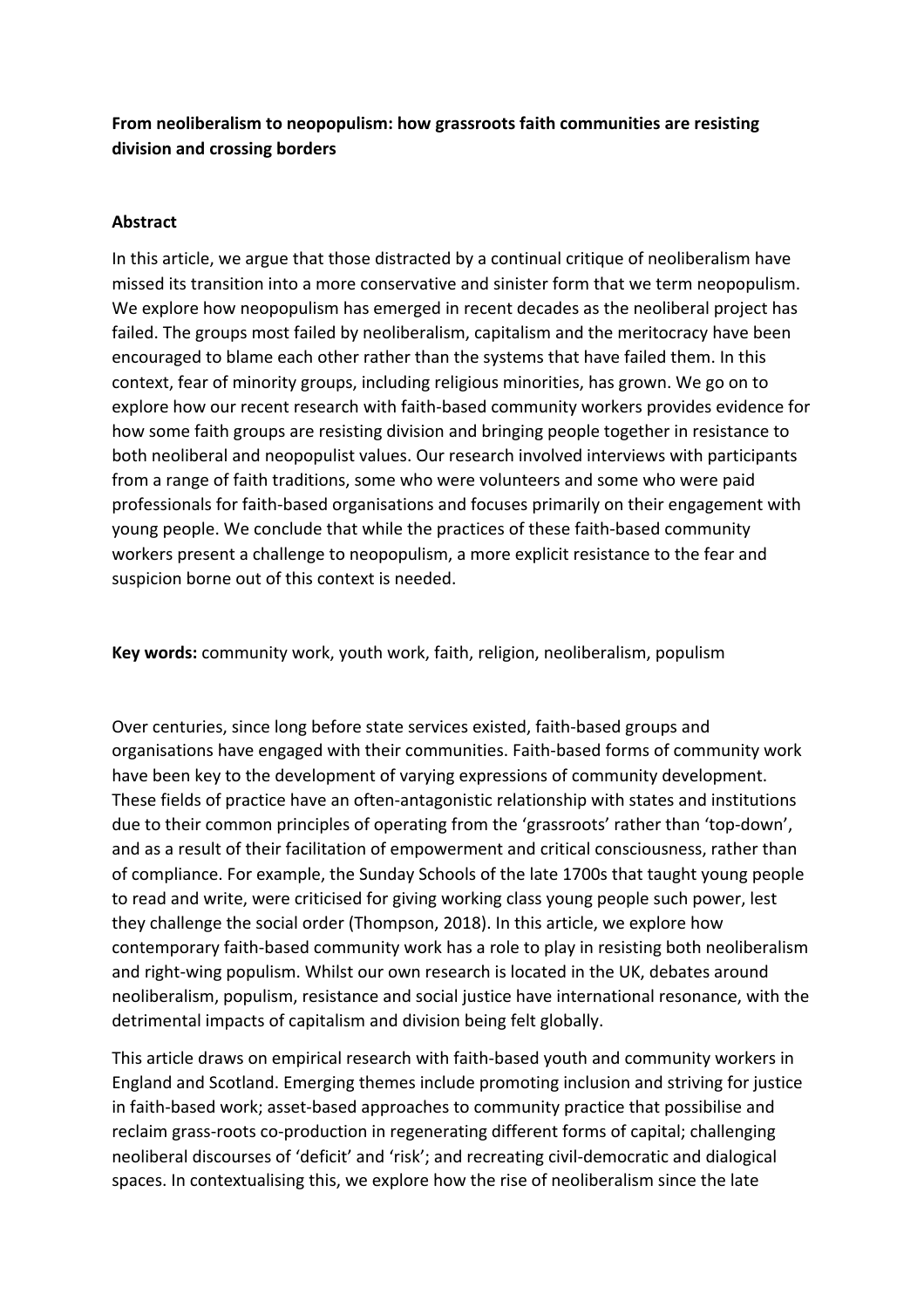twentieth century has seen community and youth work distorted to focus on people's deficits rather than their potential, to promote individualism over collectivism, and has been subject to a measurable 'value for money' agenda that ignores the softer, long-term outcomes of the work in favour of the values of the market (Davies, 2019; Duffy, 2017; Taylor et al, 2017).

We argue that in recent years, neoliberalism has morphed into something more sinister that we term *neopopulism*.<sup>1</sup> A key shift in context between these ideologies has been the move from any attempt to lay claim to liberal values (Zizek, 2018). Instead, discourses of division and fear have been politicised with marginalised groups further stigmatised. Academics and practitioners, distracted by a continued critique of neoliberalism, have arguably missed this subtle shift. For example, our conceptualising of neopopulism is related to, but distinct from, Featherstone's (2008) work on populism. He argues resistance to the globalizing and homogenising agenda of neoliberalism can be manifest as exclusionary nationalist practices seeking to prevent transnational alliances. We argue, however, that neopopulism is not disconnected from capitalism and neoliberalism, rather it has emerged from the predictable failure of these forces to meet their espoused egalitarian and distributive aims. Our research demonstrates how faith-based community workers seek to resist this oppressive culture, which echoes dark facets of human history, by bringing people together to resist division and fear.

Successive post-2010 UK governments have implemented years of austerity. Moves towards localism and decentralised decision making have been integral to implementing this agenda. Government has become governance (Miller and Rose, 2008). Yet, despite this ostensible new localism, more radical forms of community development practice have fared badly under austerity. Given the tensions created by fiscal reductions and increasingly targeted state-investment, it might be argued that the resultant 'austerity localism' has been a 'Trojan horse' strategy for state withdrawal of support for work which it deemed inefficient, or politically undesirable.

However, austerity has perhaps also rendered visible much of the work of grassroots faith communities. For example, the largest UK foodbank provider, the Trussell Trust which operates from Christian foundations and principles, has increased its services and campaigns significantly since the 2008 recession. Similarly, Sikh communities have actively welcomed homeless people into their Gurdwaras to share Langar, as well as in some cases, taking Langar outside the Gurdwara to feed local people who need it (Singh, 2015). In 2017, faith communities responded to the London Grenfell Tower fire by opening churches and mosques to provide food and shelter and to act as distribution centres for donations to those affected. Alongside this, faith groups were part of the movement of local activists and groups coming together to hold government and austerity policies to account for this tragedy. As such, we argue that faith-based community and youth work can be seen not only to meet need, but to name and challenge injustices (Pimlott, 2015). The faith-based community and youth workers in our research are resisting neoliberalism and neopopulism through their work to bring people together, to challenge the stigmatisation of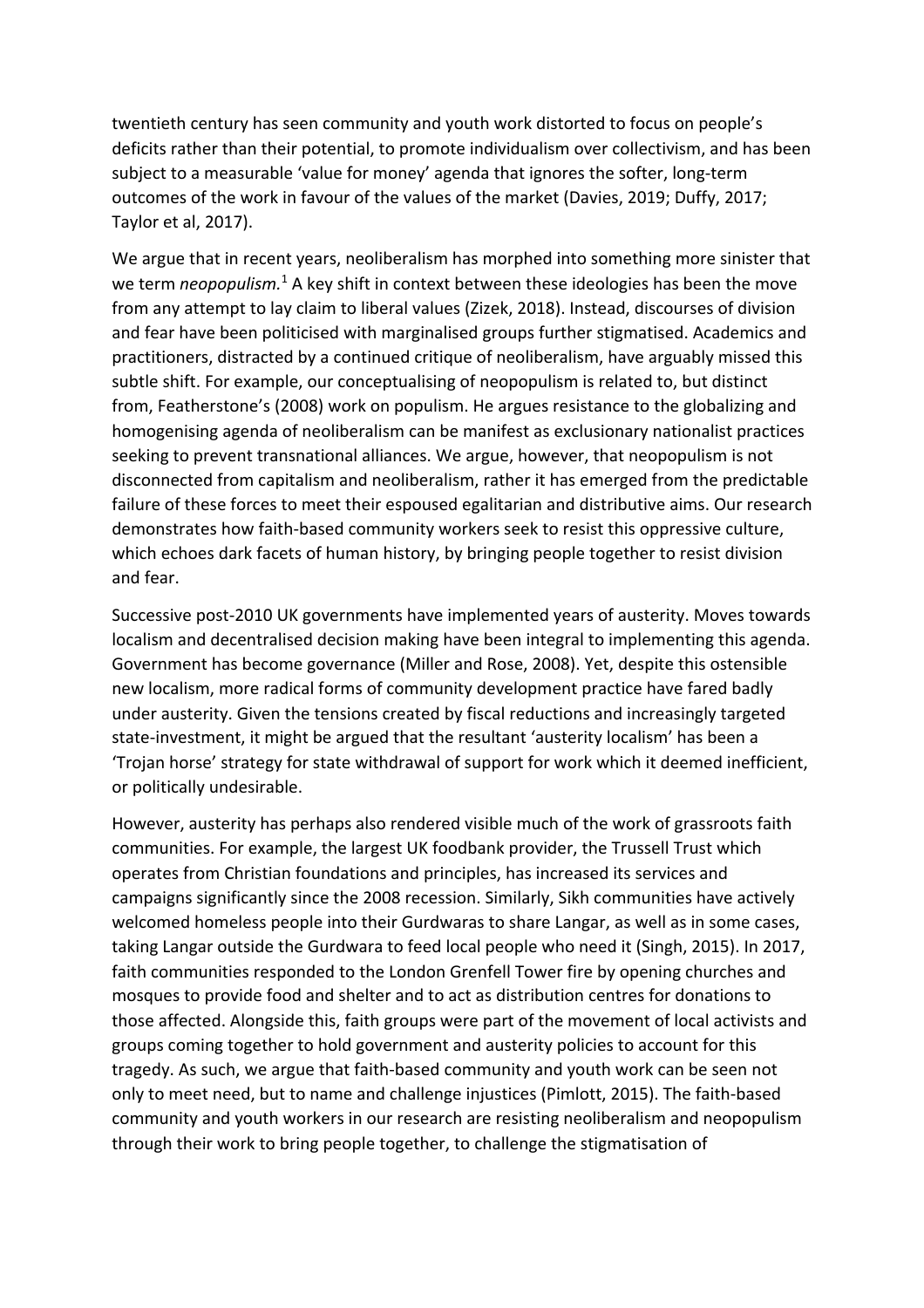communities, and to resist the asset-stripping that governments have imposed on young people and communities.

#### **Morphology: neoliberalism to neopopulism – the devil that came in the night**

Drawing on Apple (2013), Tania de St Croix (2016:27) sums up neoliberalism as 'an almost religious ideology in which the private and the market are necessarily good, and the public is seen as bad'. Under this rubric, the rule of the market is hegemonized, public services, and those who use them are stigmatised and discoursed as problematic. In this article, we argue that capitalism and its espoused claims of meritocracy, merely attempt to disguise widening inequality and obscure growing structural inequities through thinly-veiled discourses of blame. Neoliberalism was always destined to fail large groups of people, who now, more than ever, must be victimised, blamed, and even eliminated in order to justify the rubric of capitalist logic. In this section, we explore how the key characteristics of neoliberalism have allowed it to morph from a questionable public discourse that cements austerity and financial stringency, into a widely accepted new public discourse that both abandons any sense of the liberal values that supposedly underpinned it, rendering its evolution as neopopulism even more dangerous and divisive.

The neoliberal climate is characterised by its emphasis on marketization, on shrinking the state and providing a free market for public services that can identify clearly their outputs and demonstrate return on investment. One of the clear challenges of this context for voluntary and community services is that it promotes competition rather than collaboration. Organisations compete for funding, and in times of austerity, from a smaller pot than was previously available. However, this undermining of collaboration and solidarity is by no means simply an unfortunate by-product of financial stringency. Solidarity has been systematically undermined, as seen in the UK through anti-lobbying restrictions on charities, increasingly punitive responses to protest, and the undermining of trade unions (de St Croix, 2016; Mayo, 2017). As such, individualisation has been purposefully unleashed as a mechanism of neoliberal rationality to espouse meritocratic ideals: that those who work hard will do well, but those who fail have not worked hard enough. This individualisation has permeated public and political discourse over the last forty years. It obscures social inequalities, allowing them to go unaddressed. Far from supporting the reality of the meritocracy, the neoliberal era has precipitated widening inequalities between rich and poor. This is particularly exacerbated for those belonging to minority groups (Mayo, 2017).

A secondary characteristic of the neoliberal project has been its focus on people as in deficit and at risk, and its increased surveillance and control of people. This appears significant given the illusion of a smaller state (de St Croix, 2016; Mayo, 2017; Pimlott, 2015). In this context, universal youth and community services have seen reduced funding in the UK, whilst funding that remains is centred on controlling a problem or fixing people's 'failings'. Examples of this include the use of counter-terrorism budgets to address potential radicalisation, or projects to prevent teenage pregnancy, crime and anti-social behaviour. Such interventions are more focused on surveillance and control than on empowerment and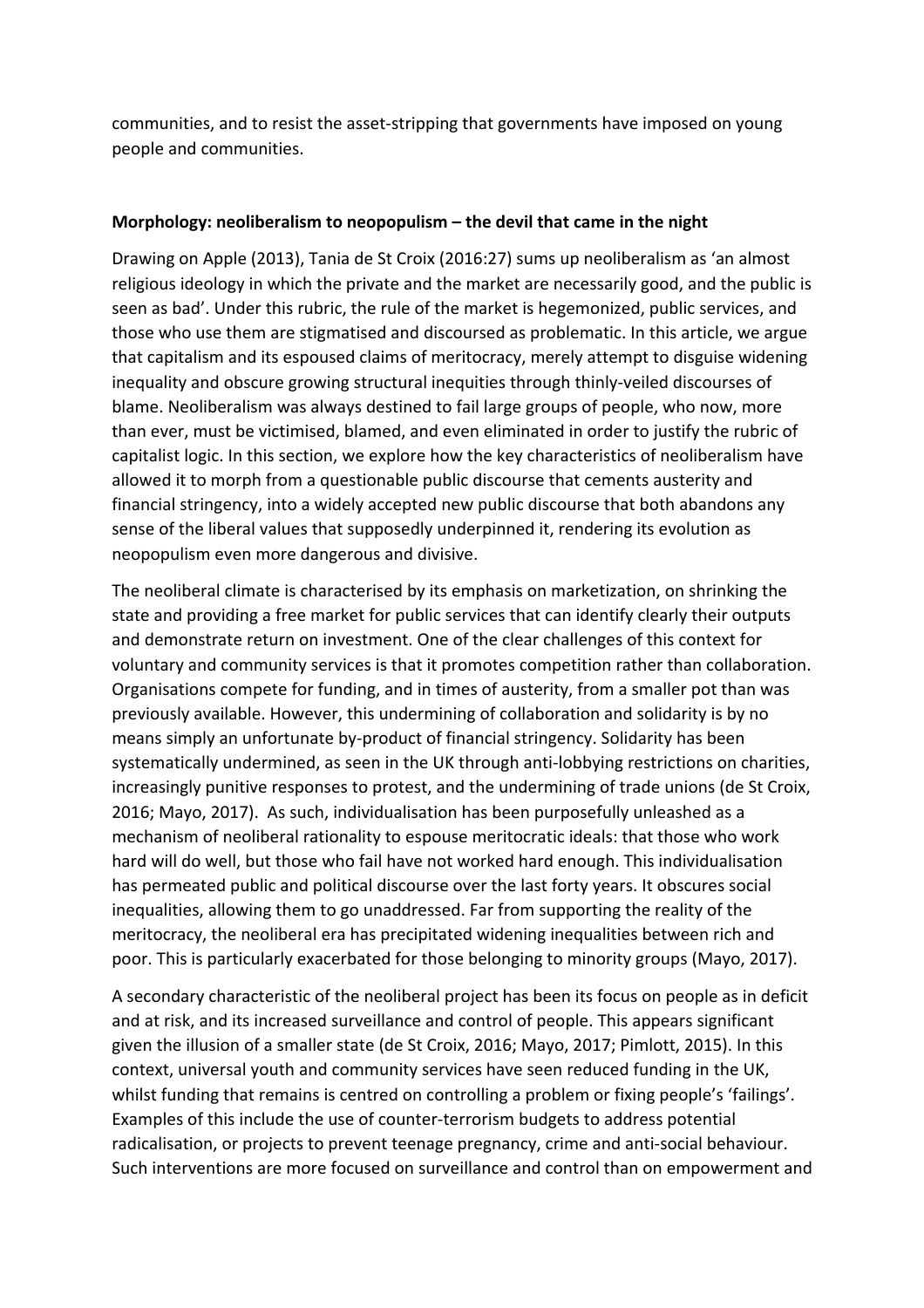autonomy. Indeed, the values of the meritocracy necessitate that we view those in need of welfare or intervention as at fault; as lazy, greedy or morally corrupt and, ultimately, responsible for their own failure, having refused to use their own agency to succeed.

The top-down deficit-focused policies that have emerged in this period have fed, rather than challenged, global populist discourses; the UK's counter-terrorism strategy, 'Prevent', is a pertinent example. Such policies create division and intolerance in which people fear and blame each other for societal problems, rather than seeing them as symptoms of structural inequalities that have been cemented by neoliberal governments. Mayo (2017) explains how blame for the housing crisis in London, created through disinvestment in social housing, has been diverted onto migrants, and feeds wider discourses about immigration as bad. Mayo argues that, on a global scale, as neoliberal austerity policies have increased inequality, people have sought more radical alternatives leading to a polarisation in politics. The 'radical right' has gained significant traction in this context, resulting in the growth of right-wing populism.

We identify this context as *neopopulism* and argue that it is both related to neoliberalism, and distinct from it. It is a context that has emerged as the neoliberal promise of prosperity has remained unfulfilled for many, with inequalities worsening in a culture in which individualism has become deeply ingrained. Younger generations find themselves stripped of assets (Bright, Pugh and Clarke, 2018) and significantly worse off than the generations before them. Yet, these generations have been both divested of assets and indoctrinated in a societal discourse that obscures structural inequalities and stigmatises those with the least. These generations look beneath, rather than above them, for targets for their anger and frustration, and politicians and governments mobilise and reinforce this as a convenient distraction from what the state might otherwise be doing. We argue that as neoliberalism has failed, that instead of something more social democratic emerging, something more sinister has been birthed. This is no accident. Governments who have used practice and policy to demonise and manage certain groups of people, fuel blame for failure of neoliberalism. It has been achieved through undermining solidarity, stigmatising groups who hold little power to resist, and the political mobilisation of fear and division.

Analyses of neoliberalism in relation to community and youth work recognise it has shifted to something more than financial efficacy and stringency. Tania de St Croix, for example, states:

*While it is important to acknowledge the influence of the 2008 financial crash and its global impact on public spending, an exclusive focus on this 'most visible' area of change can risk obscuring the broader direction of travel. The current phase of cuts, closures and redundancies are presented by governments as unfortunate but inevitable… However, the so-called financial 'crisis' has not disrupted the major political parties' ongoing devotion to the market; rather, in the years following the crash, social inequalities and traditionalist values became more deeply embedded.* (de St Croix, 2016: 14)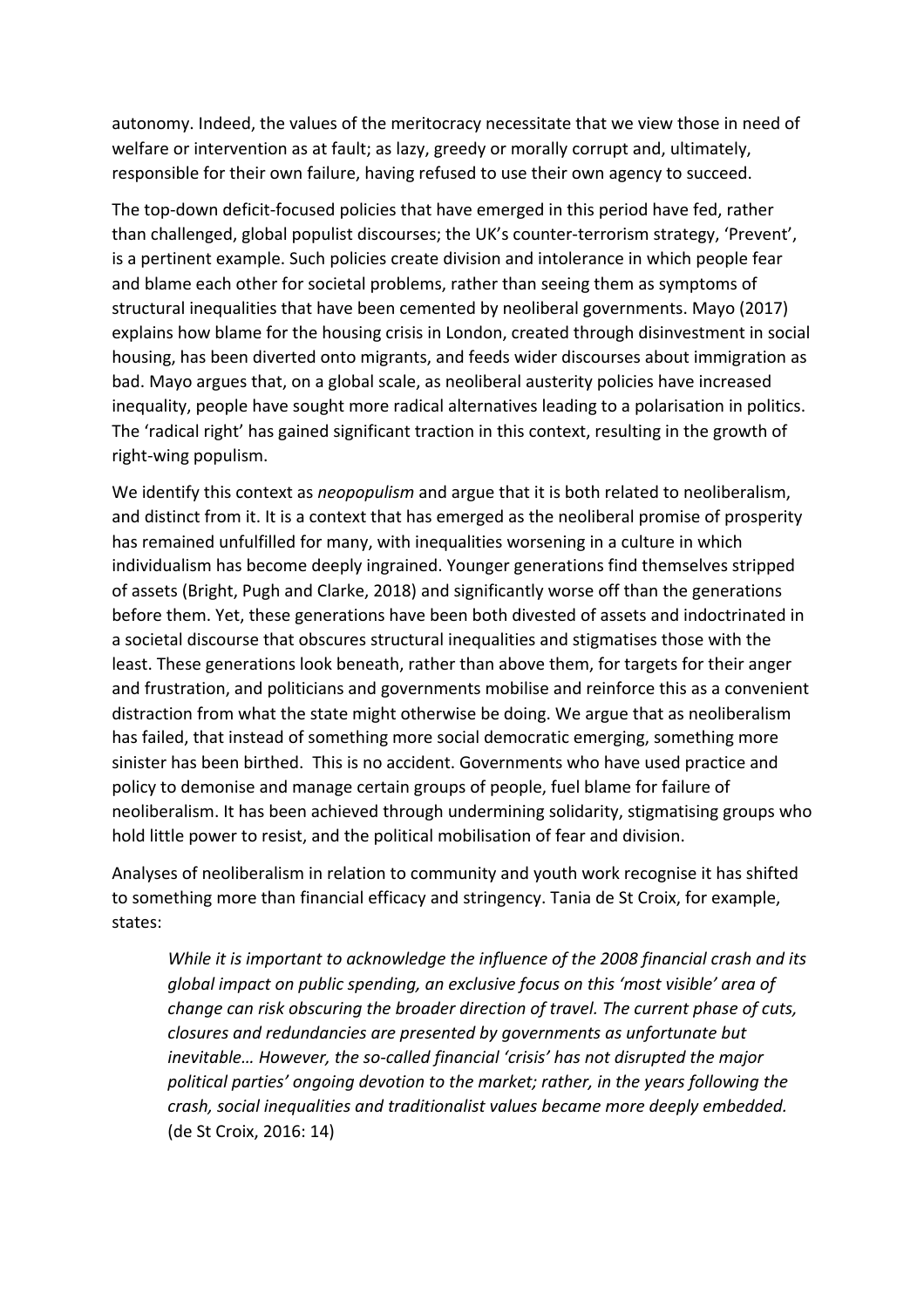Here, de St Croix touches on the idea that the liberal values purported to underpin the neoliberal project have shifted to a more 'traditionalist' set of values. Similarly, Mayo (2017) recognises increasing populism in the neoliberal era, framing it as a symptom of the failure of market forces. These analyses have failed to fully articulate what neoliberalism has morphed into; we argue that a continuing focus on critiquing neoliberalism in such analyses only serves to distract from the shift in ideology and values underpinning neoliberalism as it gives way to creeping neopopulism. Within this shift, there has been a move from any attempt to claim adherence to liberal values, to an embracing of deeply conservative ones. The levels of mistrust, suspicion and control that have emerged through neopopulism go beyond the neoliberal project. For example, right-wing nationalist movements driven by hate and division have been politically mobilised in the election campaigns of Donald Trump, Boris Johnson and the referendum of the UK's membership of the EU. Elements of these campaigns have been explicitly racist. The UK Independence Party (UKIP), for example, unveiled a poster portraying a long line of refugees from ethnic minority groups with the words 'breaking point' during the Brexit referendum. This was an image which was both misleading and served to mobilise hostility towards refugees and asylum-seekers by dehumanising them. We argue that neopopulism emerged in the neoliberal era, first seen following events like 9/11, but is now a powerful force more dominant and more sinister than neoliberalism. It has emerged as capitalism, neoliberalism and the meritocracy have continually failed certain groups of people whilst obscuring the social inequalities they face. Politicians, media and public discourse have mobilised against the groups most pertinently failed by these systems. These *most failed* groups have become both the objects of blame for their own failure and the reason behind the hardships experienced by other groups who have also been failed by the neoliberal project. This is a politically driven narrative that accounts for the failures of capitalism and supports the continuation of the current system of economics. As such, neopopulism is a global force that mobilises right-wing, nationalist movements to obscure the failures of neoliberal capitalism by blaming and 'othering' the most vulnerable, usually minority, groups.

In this context, fear of 'the religious' has grown, particularly in relation to minority ethnic and religious communities. The 'othering' of such groups is seen most pertinently in both Islamophobia and the fear of immigrants across the Western world, particularly where they emigrate from poorer contexts to our own. The hostility that stems from this fear extends to refugees and asylum seekers, who have been reframed from being seen as in need, to groups whose motivations for migration are not to be trusted. The public discourse about them has taken a sinister turn. References to refugees as 'terrorists' and 'cockroaches' have been deployed by public media (United Nations Office of the High Commissioner on Human Rights, 2018). In relation to young Muslims, Khan (2013) refers to the deployment of discourses of 'theyification'. Similarly, Jeldtoft (2013) argues that negative and hyper-visible public discourses about Islam frame Muslims so powerfully that the everyday realities of their lives are not seen. The growth of exclusion and 'othering' of religious groups in this context has led the faith-based community workers in our study to seek both safe spaces for their communities, and opportunities for dialogue between their communities and the societal discourses that exclude them (Bright et al, 2018).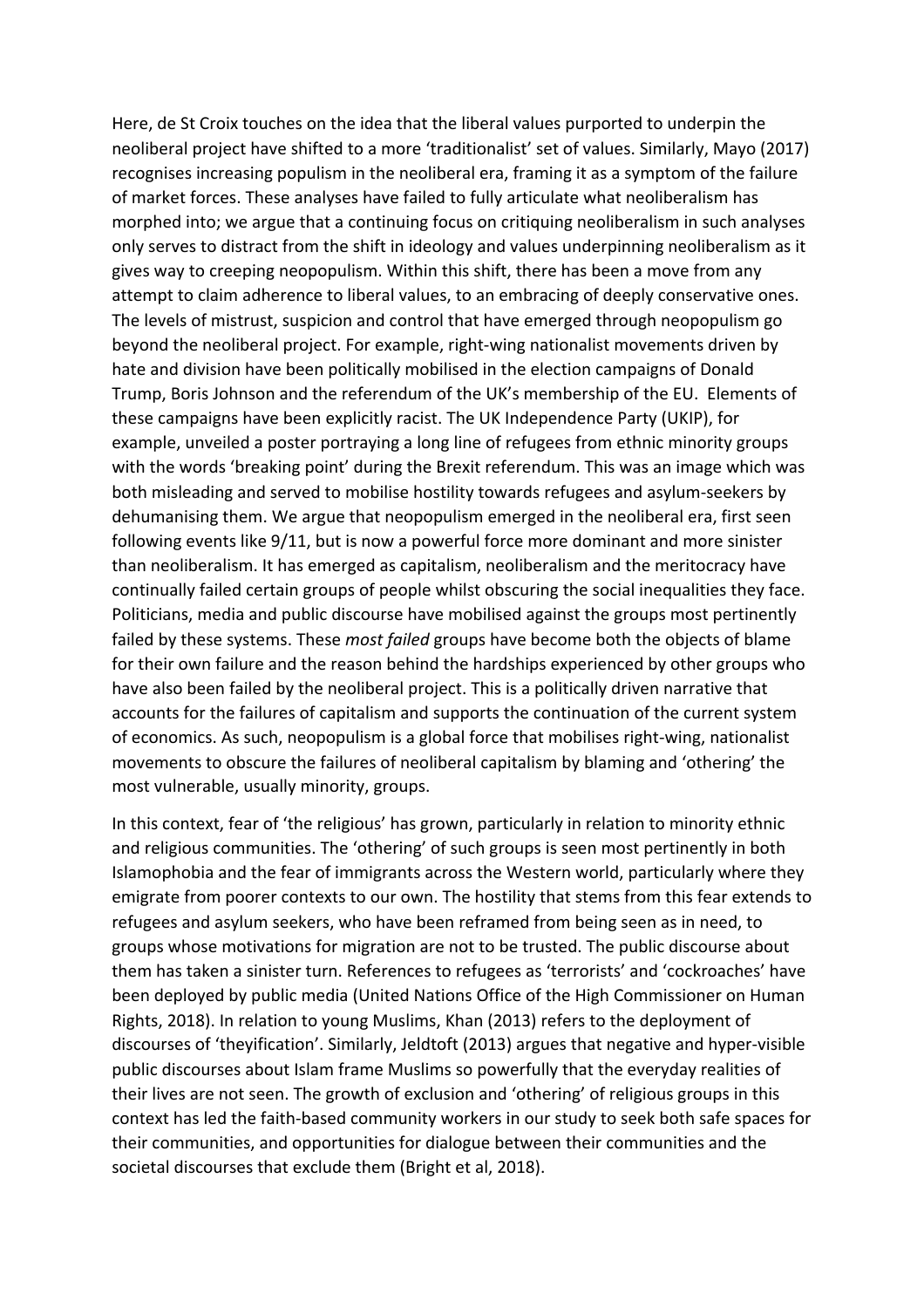#### **Community development and resistance**

A key debate in community development over recent decades, has centred on tensions between working with assets or responding to the deficits in communities. This debate sits within wider tensions between 'top-down' and 'bottom-up' practices, and between radical and consensus forms of community development. State-funded and mainstream services have been critiqued for imposing top-down assessments of problems within particular groups and communities that can increase stigmatisation and thus exacerbate rather than address such problems. The UK's Counter-terrorism strategy (Prevent), for example, presents a particularly problematic top-down strategy that increases suspicion and fear of Muslim communities. This policy has been criticised for increasing stigmatisation and isolation (Abbas and Awan, 2015). Whilst 'community cohesion' had a focus in policy discussions in the early twenty-first century, it has been undermined by an ideological commitment to austerity and deficit-focused policy interventions such as Prevent (Mayo, 2017).

Asset-focused forms of community development have emerged in Western contexts during the last few decades as a form of community self-help, becoming popular in the UK in early twenty-first century. Asset-based community development (ABCD) has often been celebrated as the solution to problematic policy-making (McKnight and Kretzmann, 2012). It is based on the idea that by focusing on 'capacity, skills, knowledge, connections and potential in a community', practitioners and services are able to see beyond 'problems that need fixing' (IDeA, 2010: 7). It critiques practices that focus on people's deficits and argues that people need to be part of shaping their own solutions. However, whilst ABCD has a clear role to play in reducing top-down stigmatising of communities, it has been argued that it may overlook inequalities, or, even reinforce them (MacLeod and Emejulu, 2014). Focusing solely on assets rather than problems may lead to the needs of particular communities being disregarded. As such, it is argued that the turn towards a focus on assets rather than needs in community development has in some cases further legitimated neoliberalism, funding cuts and inequalities (MacLeod and Emejulu, 2014). Therefore, whilst there is a clear rationale for focusing on community assets rather than defining people and communities by their problems, for interventions to be progressive, they arguably also need to actively resist neoliberal discourses of self-help and austerity.

In reaction to the neoliberal project, Featherstone et al (2011) have introduced the concept of 'progressive localism'. Featherstone et al critique 'austerity localism' as simply the latest implementation of the politically-driven neoliberal agenda to reduce welfare provision. They argue that more progressive forms of localism are needed that actively resist neoliberalism. Such forms of localism recognise that as inequalities continue to grow, excluded groups need community development responses that resist neoliberal ideas of 'self-help', and that campaign for their needs to be met through state investment. Beyond this, there is a further need to challenge the division and inequality created by the neopopulist discourses of division and fear. According to Featherstone et al, progressive localism involves local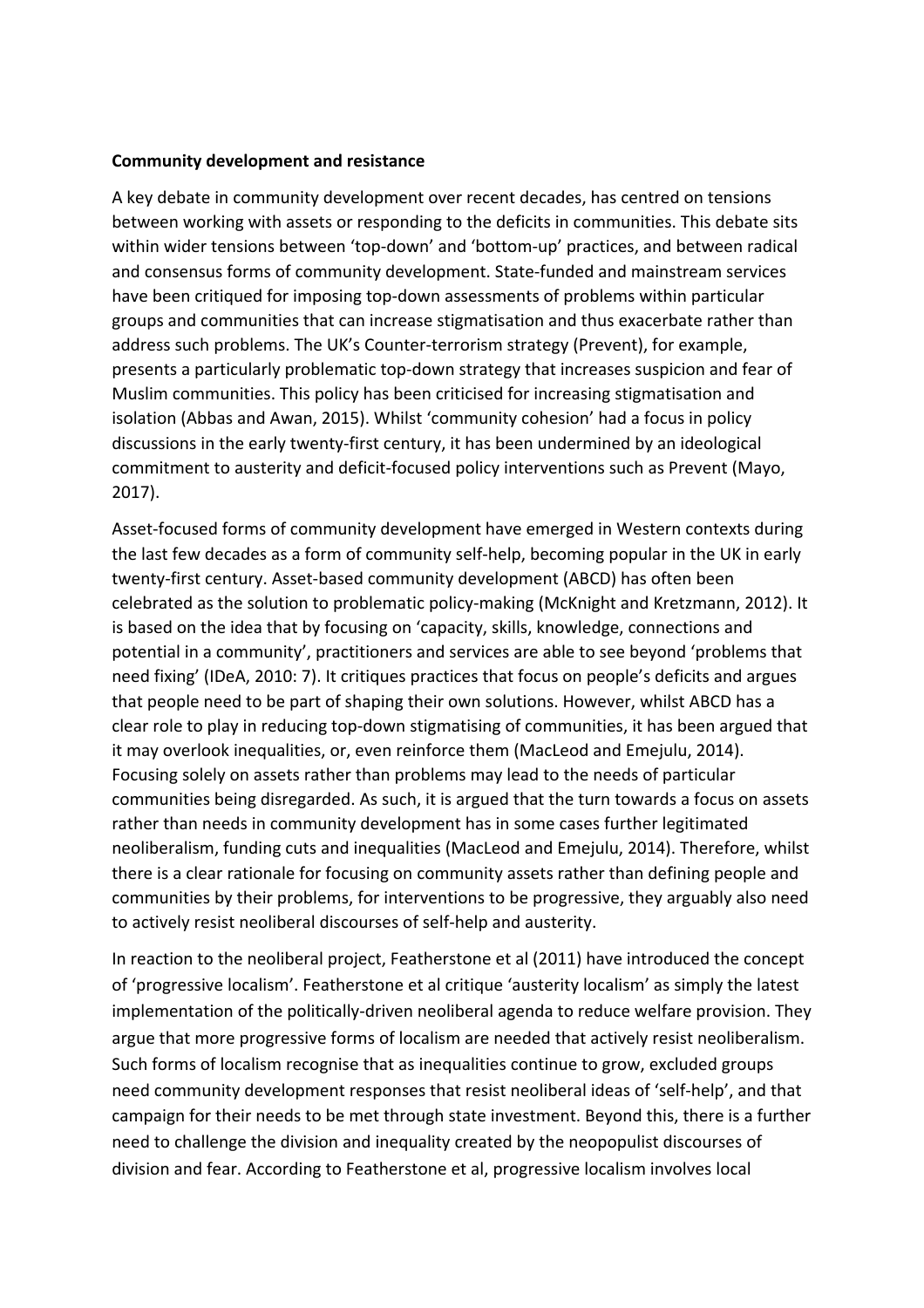organisations working together to resist, rather than collude with, problematic policy discourses. Such progressive local partnerships that bring people and groups together could arguably play a role in resisting neopopulism. This form of practice would go beyond plugging gaps left by state funding cuts to challenge inequality and individualism, thus resisting both neoliberalism and neopopulism.

In our research, we found that faith-based community workers were developing progressive partnerships based on 'border crossings' (Coburn, 2010; Giroux, 2005) that bring people and groups together to build community, and challenge division and mistrust. In the previous analysis of our data, we found that these community workers were facilitating 'inclusion within' by providing safe spaces for excluded groups, and 'inclusion without' by developing collaborative work with and between their own faith community, other faith groups, and the wider community (Bright et al, 2018). Whilst resistance, protest and solidarity have been systematically undermined during the neoliberal era (Pimlott, 2015; de St Croix, 2016), we argue that faith-based community workers are generating resistance through such progressive local partnerships. As noted earlier, a key example of this was seen after the Grenfell Tower fire tragedy in west London in 2017 where over 70 people were killed, when local faith communities were a key part of working together with other community groups, of different faiths and no faith, to respond to the needs of victims, create community solidarity and hold the government to account.

## **Our research with faith-based youth and community workers**

This article draws on research conducted with nine faith-based community workers in the UK from a range of faith backgrounds (Muslim, Sikh, Buddhist, Jewish and Christian). Some were volunteers while others were paid professionals working for faith-based organisations. The research aimed to draw out rich qualitative description. We used Interpretative Phenomenological Analysis (IPA) which involves in-depth thematic analysis within and across small samples of data (Smith, Flowers and Larkin, 2009). The initial write-up of our study appears as a chapter in the SAGE Handbook of Youth Work Practice (Bright et al, 2018).

For the purposes of this article, we have revisited our analysis of the data from this study to explore what it tells us about how grassroots faith-based community development is responding to and resisting both neoliberalism and neopopulism. It should be noted that whilst our research participants were working across their faith communities, the focus of the original study was on work with young people in particular; thus, the data contains more about their work with young people than with other age groups.

The main themes that emerged from our original analysis were as follows:

- 1. Engagement: the forms of practice used by faith-based youth and community workers
- 2. Education: the pedagogical approaches that underpin these methods of engagement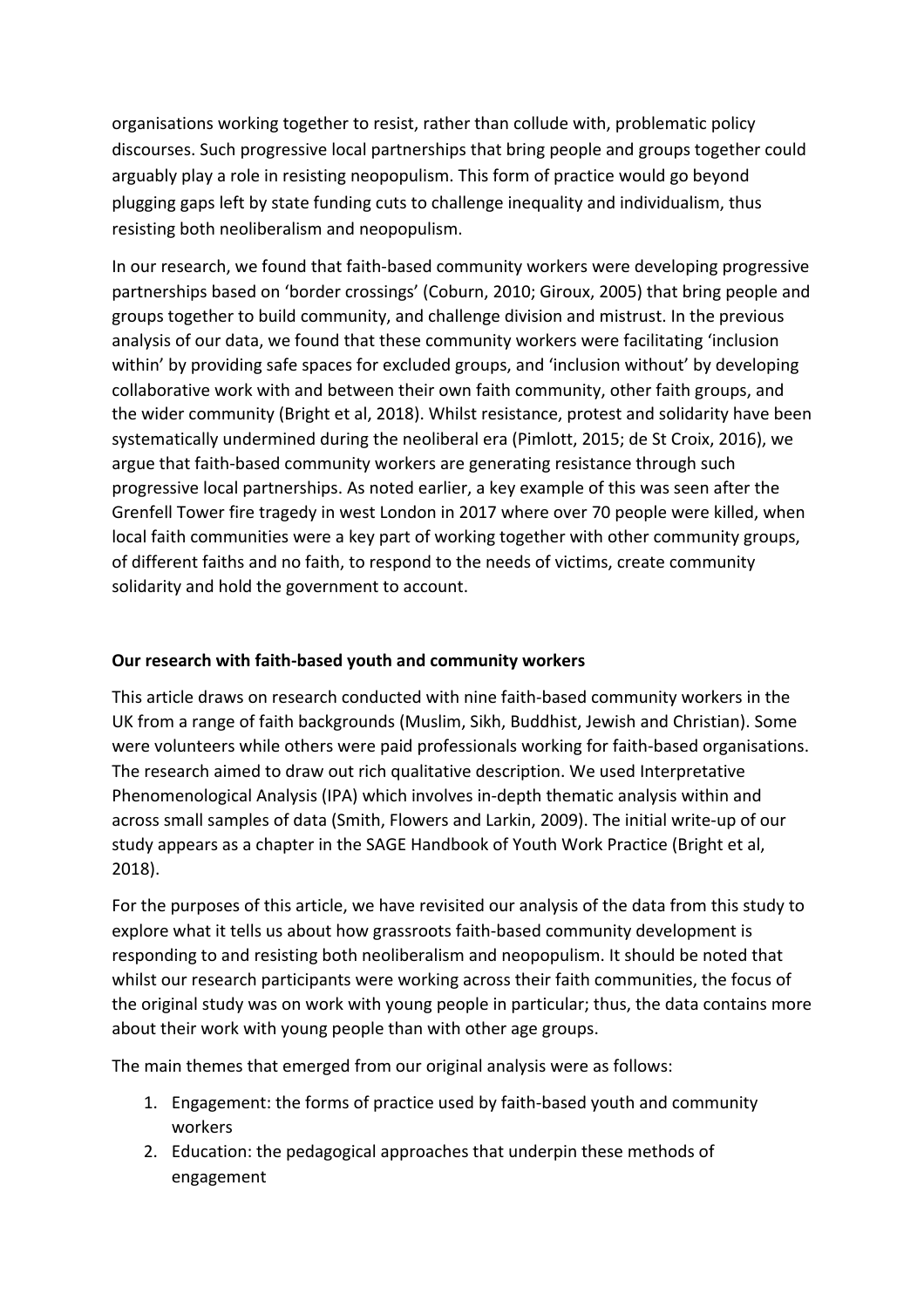3. Ethics: the values and purposes of the work including a strong focus on facilitating inclusion.

In this paper, we identify new sub-themes that illustrate how the *engagement* practices of the faith-based community workers challenge neoliberalism and neopopulism, using an *educational* approach that centres on border pedagogies (Coburn, 2010; Giroux 2005), and that draws on an *ethical* framework encompassing values that resist division and fear.

# **Faith beyond walls**

A spectrum of practice emerged from our research interviews. This ranged from open access youth work that was open to all young people, to more specific faith teaching for those from within, or wanting to engage with, the teaching of faith traditions. Another realm of engagement was inter-faith work which brought young people of different faiths together. Other forms of dialogical work included engaging with the local communities in which faith organisations were located. These practices included enacting commitments to meet social and community needs, and to break down intolerance and misunderstandings about the faith group. These approaches, in particular, can be viewed as a bulwark against neopopulist discourses. They demonstrate a deep commitment to breaking down divisions and enabling community 'border crossings'.

# *Responding to austerity*

Research participants were keenly aware of how their work with young people and communities contributed to civil society. Given the climate of neoliberalism and austerity, they appeared acutely aware of gaps in service provision, and how the work they did was able to challenge this deficit. Respondents' work spanned small social action projects to taking over local authority provision that was no longer funded:

*So what we've done in the past is we've got a group of kids, Muslim kids, Christian kids, gone down to the local supermarkets who support what we do, and then the foodbank collection so we hand people leaflets if they want to donate for us, and then the food that people give us within that hour, our trolleys full of food and we'll walk it round to the local foodbank and give it to them there.* (Steven, a Revert Muslim Youth worker with an inter-faith organisation)

*So we have, well we have a centre… a council property… that was going redundant because of the lack of youth work that there was in the city. So we took on that and picked up an existing, sort of existing project that they ran as a youth, open access youth project provision there. And we had previously ran one here, which we'd closed down due to residents' complaints, we had a very high volume of young people, roughly about, well between 120 and 140 on a Friday night, and of that about 90% of those were traveller young people. So they caused significant issues in a quite affluent area of York so we had to shut down before, before we were shut down, but*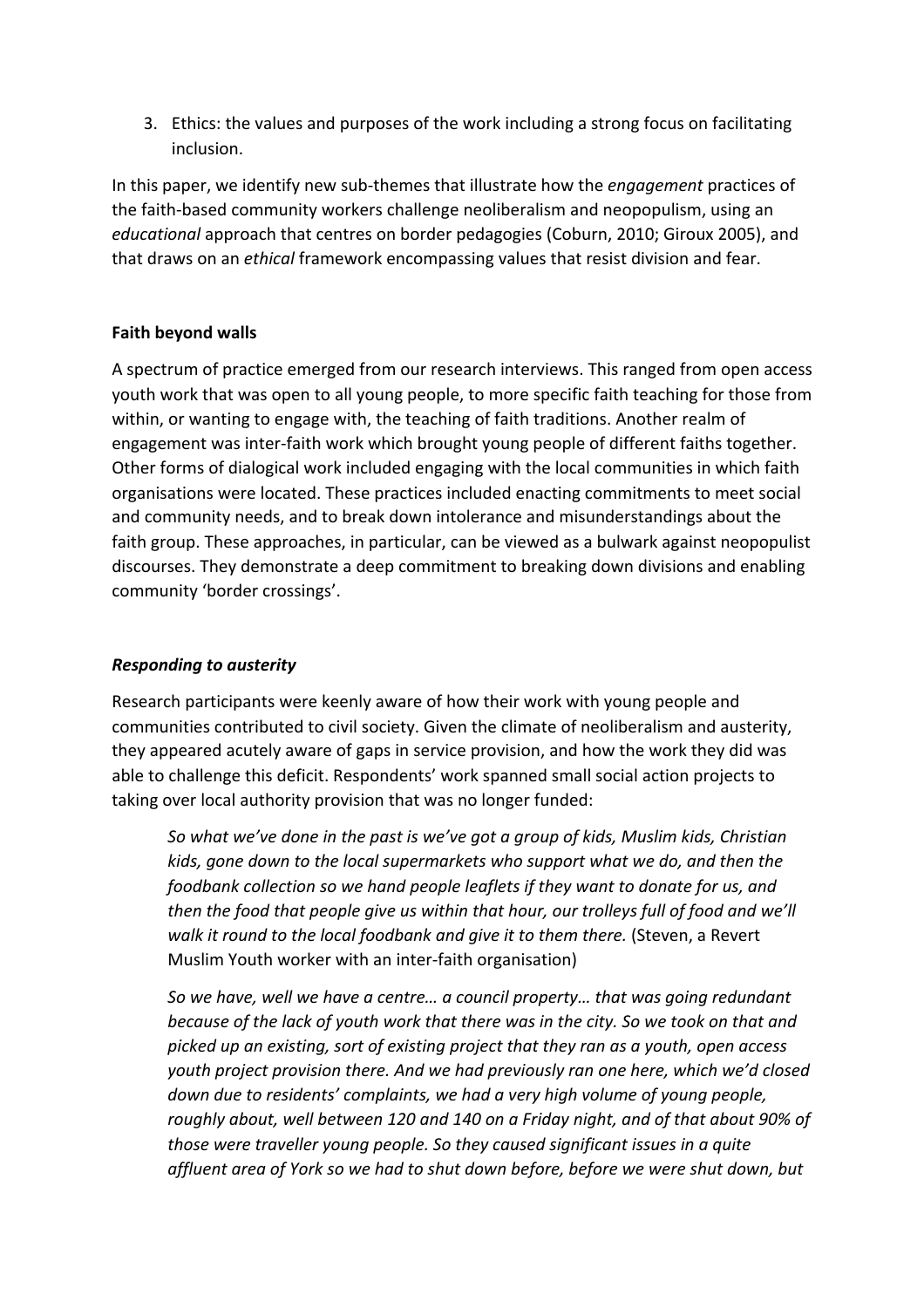*the council approached us and asked us to re-open that at this new youth centre which is nearer the traveller sites and also it's a real area of need in York where it is. So, we agreed. So we run that on a Friday night.* (Beth, a Christian youth worker).

Whilst Beth was the only example of a faith-based worker taking over the running of local authority provision, the other youth and community workers were also keen to frame their work as contributing to civil society. For example, Steven explained how through social action projects such as litter picking, Muslim young people in particular were able to challenge perceptions of their community as 'problematic citizens'. Similarly, Balraj, a Sikh youth worker, explained how socio-political engagement was a key element of his practice, with his young people engaging in protests and campaigns in actively resisting austerity and right-wing populism. Warsan, a Muslim youth worker, framed the purpose of setting up a Muslim Scouts group as a diversion from anti-social activities for young people, who weren't accessing (and/or felt excluded from) other provisions on offer. Even Jim, a Christian youth worker who was explicit about the ultimate purpose of his work being to share the Christian faith, was running a youth club to serve local young people that he described as having 'no agenda'. Some of these practices, as well as responding to neoliberal austerity, were challenging neopopulist discourses that stigmatise religious and minority groups.

#### *Resisting individualisation*

Our research participants appeared to be resisting the neoliberal focus on individualism, self-help, resilience and meritocracy in their work with young people. Their practice was built on recognising the need for reciprocal relationships between people and on fostering interdependence and inter-generational support through, for example, mentoring and mediation. As well as challenging neoliberal values of individualism and its flawed notion of resilience, the practice of bringing generations together also challenges the division and fear between generations that is present in neopopulist discourses, where the young are demonised, rather than the impact of austerity and asset-stripping being recognised. Forging relationships with young people, between young people, and between young people and the wider faith community were key aspects of our participants' practice. The commitment to generational mentoring was perhaps most central for the Buddhist volunteers.

*I mean the main, we refer to him as the President Ukedu, if you like the teacher, almost like a mentor, in terms of practicing his Buddhism his main focus, one of the main focusses he has is encouraging the youth. Yeah, I mean guidance and encouragement is quite significant in terms of, a lot of energy's put into thinking about the young people in terms of their futures in a way, yeah. (Kana)*

*I have got my mentor in life [name] who is a Buddhist leader and he really encourages us to nurture the future, to nurture the youth because, you know, obviously you have to have someone to do young people, they are the [unclear] of the future, and it's not just this life but it's continues eternally. (Saori)*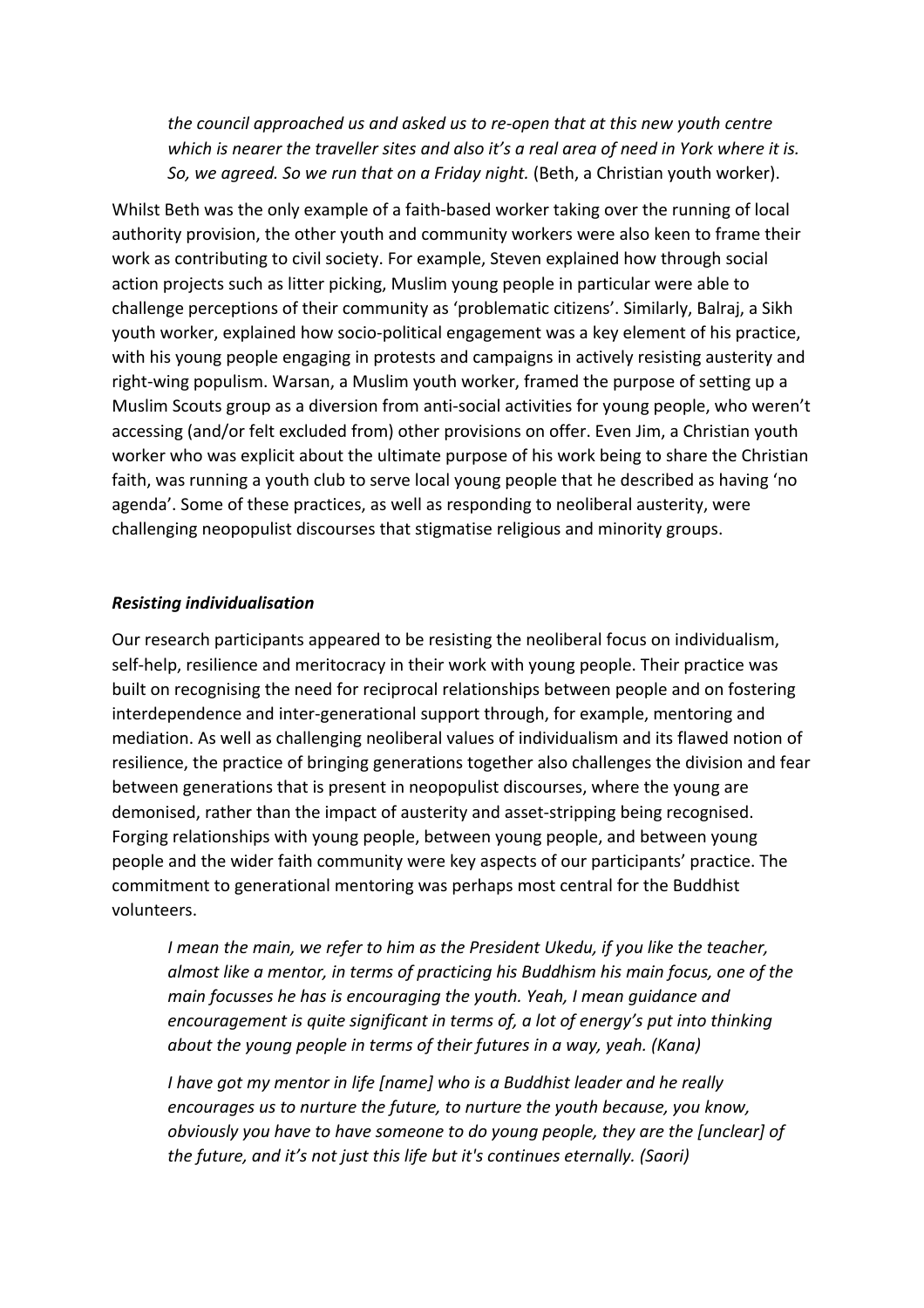Similarly, Jim, a Christian youth worker, explained how building relationships, family and community was a significant part of his role:

*So what we try and do is say 'well, we've got, we've got a community here that young people can be part of and feel valued in, that's brilliant... And so, like I've been really, I have been really pro-active in the church, trying to integrate young people with the life of the church, recognising that they need that community… I think it's quite rare for like a young person to drop out of their wider family, as in their blood family. So you kind of think well, that, you know, some would, for various reasons, but actually on the whole, and so you think well why do they drop out of church, they obviously don't see it as family or a community that they can connect with, or belong to or be part of, or are valued by. So it's easy to walk away.* 

This challenging of generational division and creation of generational chains challenges the mistrust between generations and asset-stripping of the young that is prevalent in the neoliberal and neopopulist era.

## *Changing power dynamics and challenging hierarchies*

Neoliberalism and neopopulism have encouraged heavy governance of the young, yet the participants in our study were attempting to break down such hierarchies of control within their communities. Encouraging young people's participation and voice were significant within their work to build relationships and community. They were facilitating young people's ability to have a say and contribute to the faith community, often breaking down institutional barriers in order to achieve this. They viewed themselves as mediators between young people and the faith community. Jim, for example, explained that:

*Well I think one of the roles of the youth work in this context is a sort of mediator and almost as a voice for the young people. So there's a voice for the young people speaking into the systems and infrastructure of the church which can become very rigid, very much like 'this is how we do things' and 'these are the boxes you tick' and all that stuff and obviously young people don't operate like that. So there's a role of kind of balancing the gap I think of, and trying to help young people to recognise that they can have a voice, and they can have a voice within the life of the church and that they, they are a valid, valued part of life at the church and they're not, 'oh those kids' or whatever they might see that they're seen as, or some people might even see them like. So I think that in my role there is very much that voice thing and as the mediator.* 

Similarly, Balraj outlined how he had worked to help Sikh young people have more of a voice at his Gurdwara and even to sit on the committee.

*So there was really two key things, one was young people not feeling that they had any ownership or much kind of engagement activities in the Gurdwara, and then the kind of older populations wanting young people to be involved but nobody was coming up with the solutions to well, how do we bridge this gap a wee bit… We've*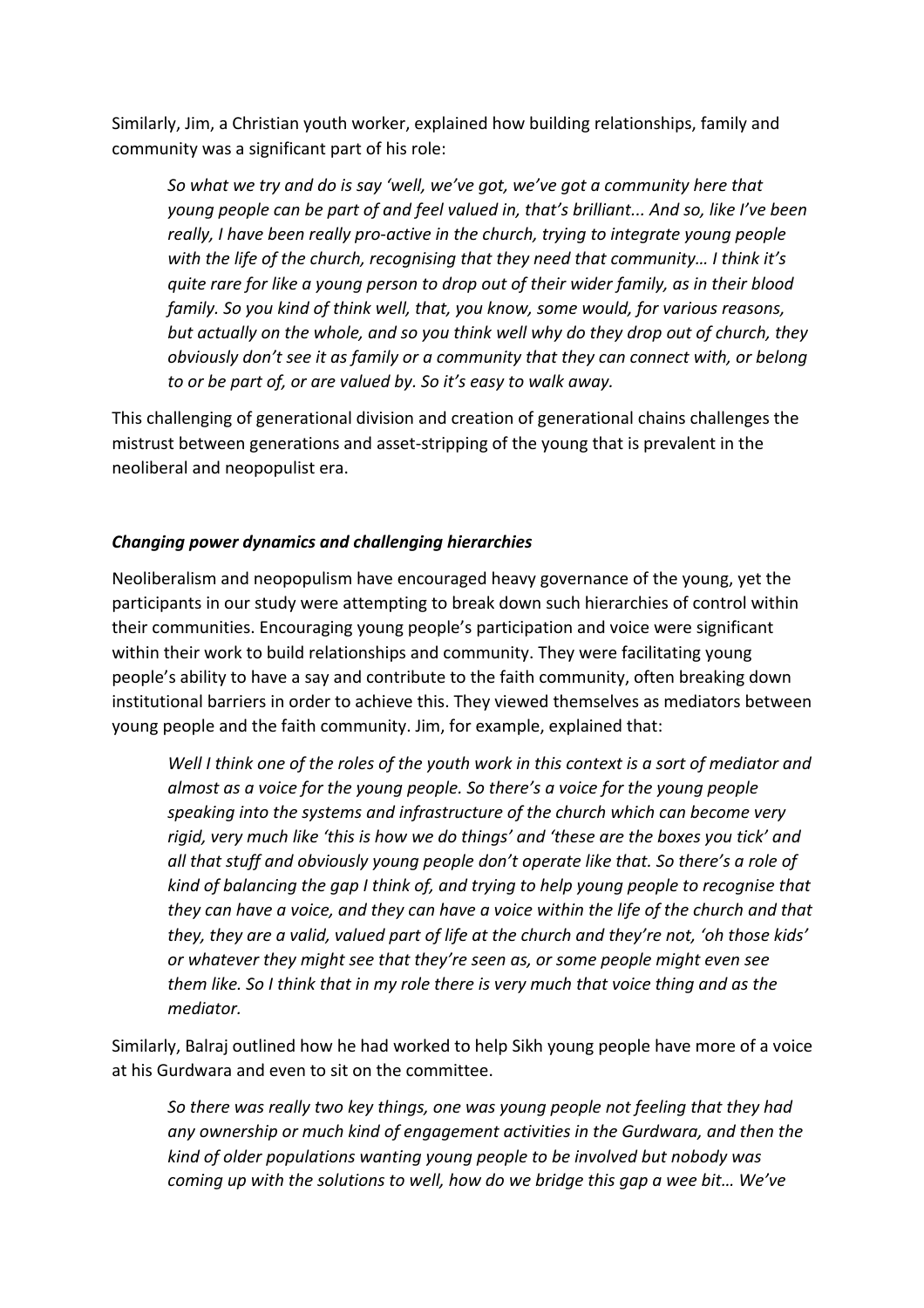*now actually got young people that sit on the trustee boards of the Sikh Centre which has never actually happened before.*

Warsan also explained how her role involved mediating between young people and leaders of the Mosque.

The practice of mediation also extended beyond single faith traditions for some of the research participants who were actively seeking to create a sense of community between young people of different faiths and no faith. This was most explicit for Steven and Mark, whose roles were specifically concerned with promoting inter-faith dialogue and cohesion between young people. However, as we explore later, it also featured in other respondents' accounts and forms a key way in which they were resisting neopopulism.

# *Working together*

Working between different faiths and groups was a key theme across the interviews. By collaborating, rather than competing, participants in the study engaged in resisting marketvalues of neoliberalism and the divisions created by neopopulism. This was most apparent in the work of the inter-faith organisation for whom both Mark and Steven worked. Each outlined how creating a sense of community and friendship between young people of different faiths was central to their work. However, such inter-faith work was also explicit in other respondents' narratives. Warsan, for example, outlined how her Muslim Scouts group has engaged with the local Christian and Sikh Scouts group:

*Recently we organised a faith show, so like the Mosque, the Gurdwara and the Church which was really good, like they got to speak to like, like I think there was for the Church there was a priest and for the Mosque it was just like one of the boy trustees and I think the same for the Gurdwara.*

Daniel, a Jewish youth worker, was also engaging in inter-faith work:

*We go outside the community and talk to other faith groups and particularly, I think, politically it's very important for Jews and Muslims to be talking as much as possible. So yeah, that's part of the work.*

Other youth workers who weren't engaging in explicit inter-faith work, emphasised how young people of other faiths were welcome and had attended their activities. Within these collaborative practices, a pedagogical approach of facilitating dialogue and crossing borders between communities and groups, was apparent. These approaches represent grassroots attempts to foster inclusion and understanding, which challenge neopopulist discourses of division and mistrust.

# *Safe dialogical spaces – resisting didacticism and fostering inclusion*

As well as seeking to work with other faiths, research participants described the importance of creating safe spaces for young people of their particular faith community. This facet of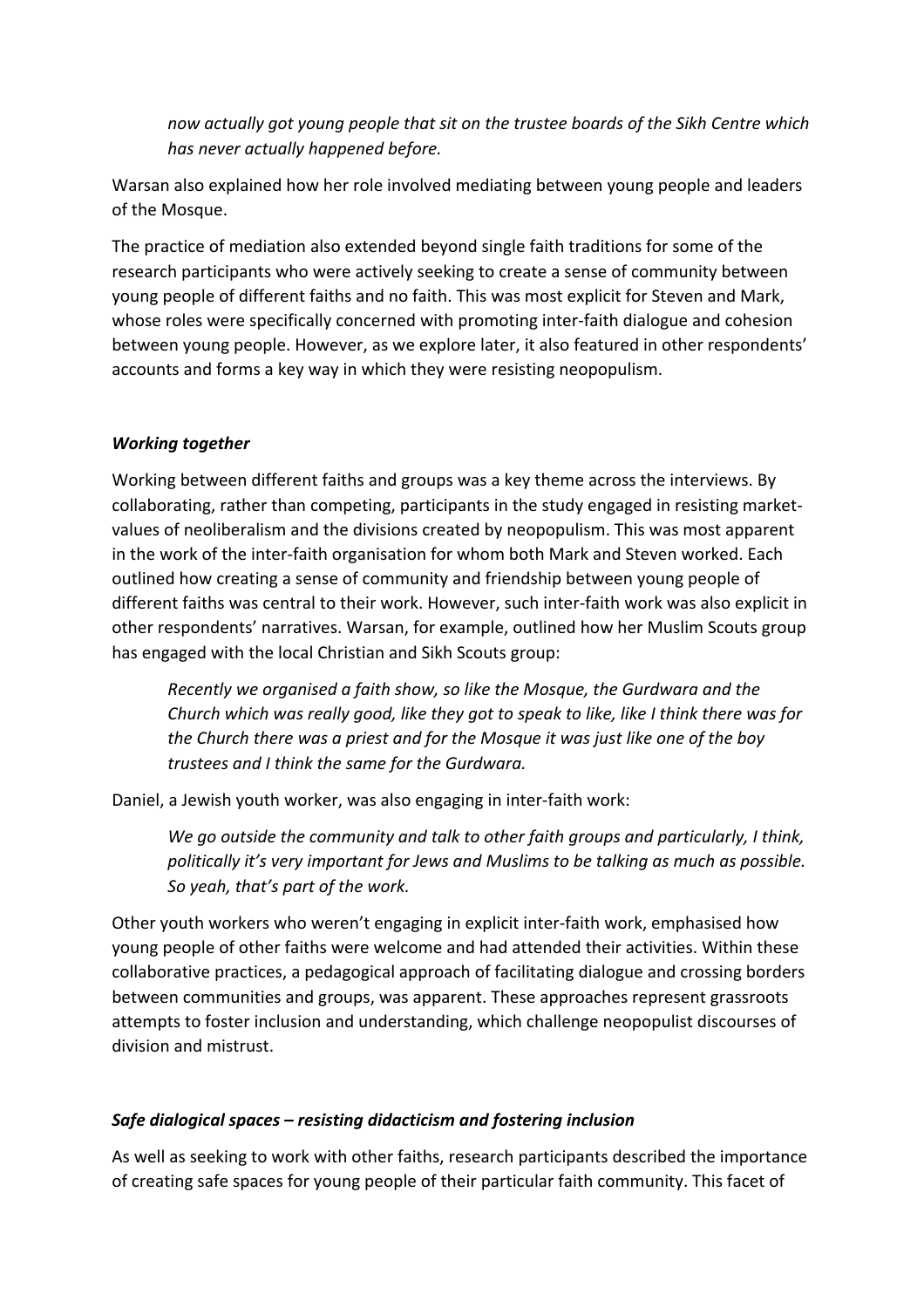practice predominantly took the shape of sessions run primarily for young people subscribing to a particular faith tradition. For example, Warsan's Muslim Scout group was created as a safe space for the young people in her community to gather and engage with each other. Warsan described this work as being concerned with developing a safe, inclusive space for a group that often experiences stigma and exclusion in other contexts. This is particularly pertinent for those groups most heavily stigmatised under neopopulism, such as young Muslims. Other respondents framed similar spaces as somewhere young people could ask questions or discuss difficult subjects in a faith-specific environment. This was often seen as a safer space to engage in such dialogue than within wider faith institutions where barriers to questioning might exist. Beth explained of her Christian youth group:

*it's about discussion, it's not really about saying this is the law and this is what we think, it's more about finding out what they think and why and encouraging them to ask the 'whys' rather than just agreeing because we've told them that's the way it is.*

Daniel explained that his Jewish youth group was a safe space to discuss LGBT issues in particular. His inclusive approach meant that a range of young people, including LGBT and atheistic Jews, were able to access the sessions and openly discuss their own interpretations of what it means to be Jewish and LGBT. In his inter-faith work, Steven explained that he was able to create spaces where young people of different faiths, as well as those who were agnostic or of no faith, could raise questions. Balraj demonstrated an innovative approach to creating a safe space for Sikh young people to discuss issues they were facing, through an online strategy to support young people who were facing negative experiences at school due to their Sikh faith. These safe spaces created by the youth and community workers allowed for a form of dialogical pedagogy away from the didacticism often experienced in religious and other institutions. The need to foster such safe, inclusive spaces for young people of faith, and particularly those from minority religions or facing other intersections in their identities, was at least in part a response to the stigma created by neopopulism.

#### *Challenging division and fear*

Neopopulist discourses of division, fear and mistrust have been reinforced by problematic policy-making and practice, perhaps more pertinently in counter terrorism narratives, as well as through media reporting of minority groups as problematic, such as reporting on refugees and migrants. Our research participants were keenly aware of the impact of such discourses on their communities and a key aspect of their faith-based community development practice was providing a positive representation of the faith tradition or community to the wider public. This was particularly deliberate where youth and community workers felt faith communities were misunderstood and subject to negative stereotyping. Mark explained how he had worked with the Muslim community in his area to open up the mosque to people of other faiths to help break down misunderstandings. Mark also described how he and his organisation refused to do any inter-faith work where there was any inference that they should address radicalisation. Indeed, his and Steven's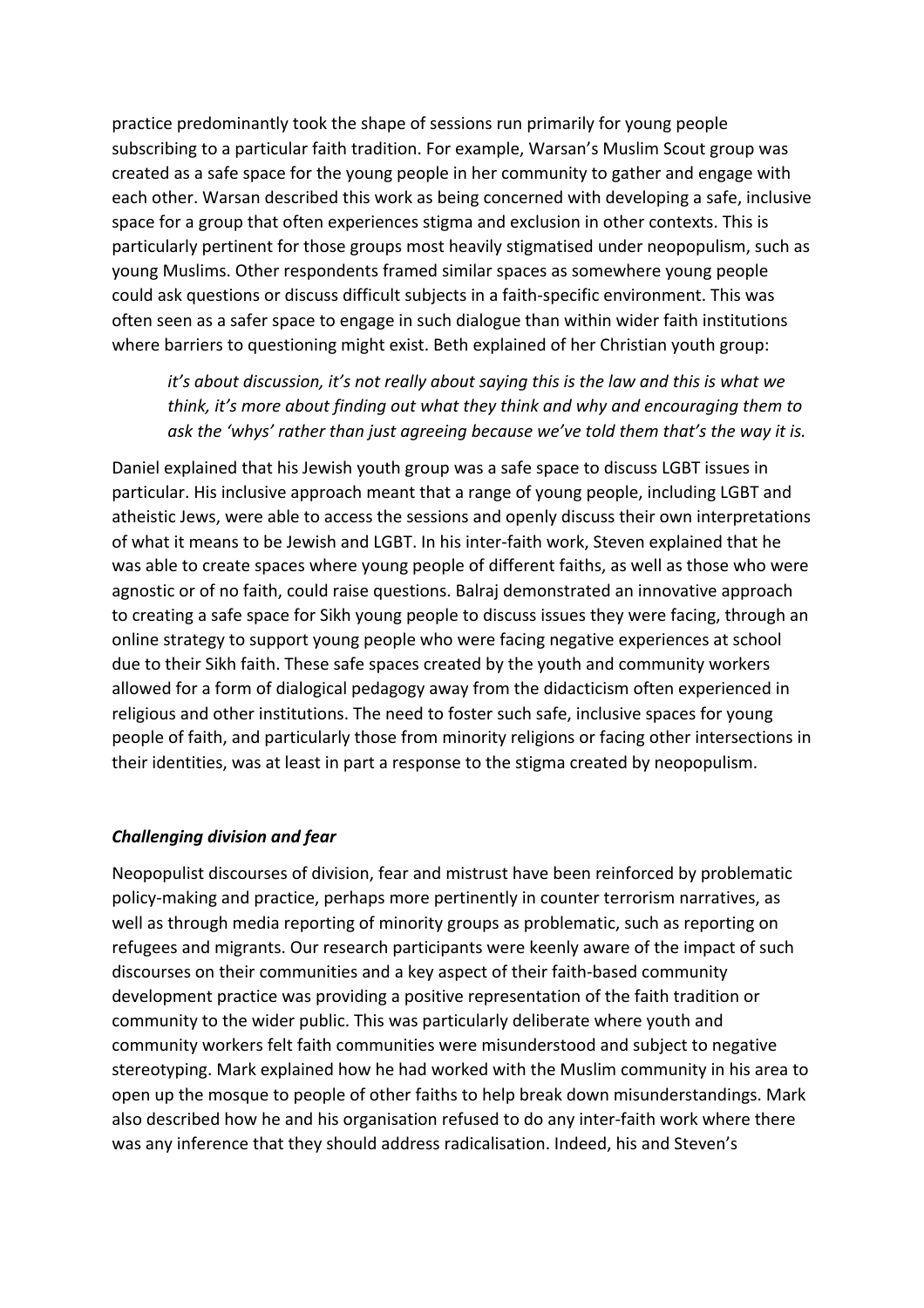organisation was deeply committed to promoting the values of ABCD and to resisting a deficit focus:

*I think it was only last month we got offered a large amount of money and I can't remember who, it was like an anti-extremism unit, and that's now changed, oh it was anti-terrorism and it's now changed to extremism, but it's kind of the same group of people running a different department with a slightly bigger pot of money and they're offering it and we're like, no we can't, as nice as the money would be, we're not going to be used as your inter-faith gurus to help you with that kind of thing.* (Mark, Christian youth worker with an inter-faith organisation)

Similarly, Balraj described how he opened up his local Gurdwara for public events including charity events, tours and visits, with the explicit aim of enabling connection with, and learning about the local Sikh community.

*The Gurdwara's always open like last year we did, I remember, we did count that had 50,000 visitors that came to Gurdwara last year… One of the first things we did back in 2012 was we did like a charity event, and we raised funds for a local children's hospital that needed to raise funds for a new wing that they were making of this hospital. So we did a fundraising event and we fundraised almost £8000 for that because we managed to get all of the community together.*

At times the voice of the community was used to challenge discriminatory practices in the work place more formally. In this example, Balraj highlights how the Sikh community were able to influence a large high street chain to change their policy across Scotland, after the experience of one local woman:

*Two years ago we had a woman who was refused a job at [a high street shop]; she went through the interview process, she was given a full offer of employment in writing, and on the day that she arrived at work they said that she would have to take off her Sikh articles of faith like the bangle, because she was in breach of the health and safety policy, and if she would not do that then she would have to leave the premises and she would no longer be able to work there. So, like that in itself presents a problem. You know we obviously fought that case and it was fine, she got the job back and [the company] changed their policy...*

This theme also overlaps with the 'Working Together' theme discussed above. However, the distinction lies in the difference in intent – one being to represent minority and misunderstood faith communities to the wider public, the other being to facilitate relationships between people of different faiths for their own sake. This positive representation and building of community relationships was the most pertinent way that our research participants were resisting the fear and hate created by neopopulism rather than simply the individualism that comes with neoliberalism.

#### **Conclusion**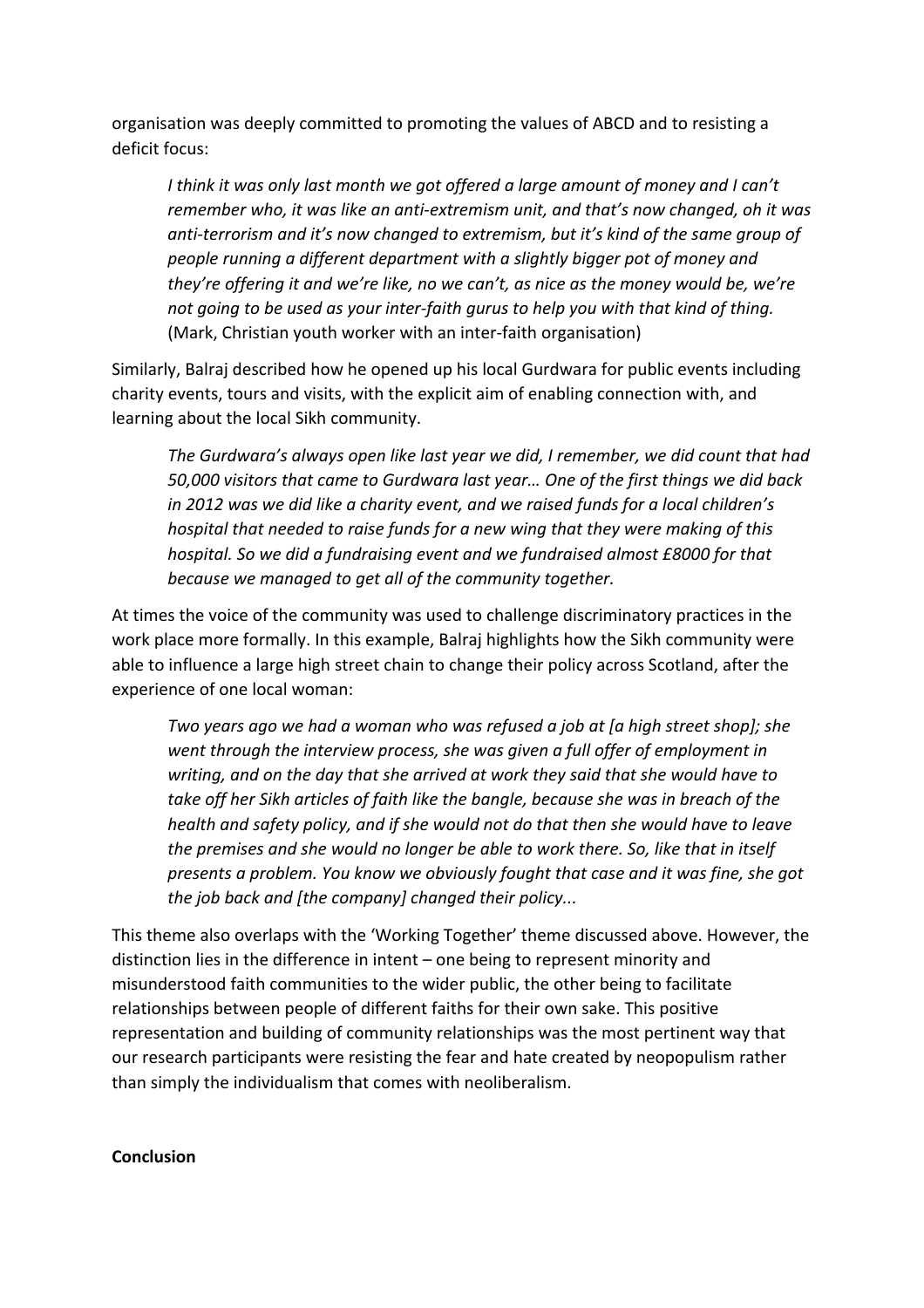The faith-based community and youth work we encountered in our research appears to represent a form of asset-based community development – with the community workers working with communities in positive and empowering ways. In many cases, they are doing this where funding for community development activity is scarce or misplaced. There is a question to be raised about whether these practices collude with the state rather than offering an active resistance to neoliberalism, by plugging gaps in provision and reinforcing the ideologies of austerity and community-led self-help. For example, Beth's work to replace local authority provision could be seen as either a challenge to neoliberalism and austerity or a collusion with it, by reinforcing that such work should be delivered by communities rather than the state (MacLeod and Emejulu, 2014; Featherstone et al, 2011).

However, there are indications in our findings of faith-based community work seeking to actively challenge the discourses of division and fear promoted by neopopulism. For example, and perhaps most explicitly, in the work of Steven and Mark to bring young people of different faiths together, and the activism and protests engaged in by Balraj and his Sikh youth group.

As such, we argue that faith-based community development is going some way to resist the forces of neoliberalism and neopopulism, and the values of individualism, deficit, and fear that underpin these forces – through bringing different communities and groups together. However, there is a need for a clearer understanding of neopopulism and, with this, community development activists, both faith-based and not, could be doing more to explicitly protest, resist and speak out against neopopulist discourses.

## **References**

Abbas, T. and Awan, I. (2015) Limits of UK Counterterrorism Policy and its Implications for Islamophobia. *International Journal for Crime, Justice & Social Democracy* 4(3): 16-29.

Bright, G., Pugh, C. and Clarke, M. (2018) Youth Work, agonistic democracy and transgressive enjoyment in England. In Pickard, S. and Bessant, J (eds.) *Young People Regenerating Politics in Times of Crisis*. London: Palgrave.

Bright, G., Thompson, N., Hart, P and Hayden, B. (2018) 'Faith-based Youth Work: Education, Engagement and Ethics' in *Sage Handbook of Youth Work Practice*.

Coburn, A. (2010) Youth Work as Border Pedagogy in Batsleer, J. and Davies, B. (eds) *What is Youth Work?* Exeter: Learning Matters.

Davies, B. (2019) *Austerity, Youth Policy and the Deconstruction of the Youth service in England*. London: Palgrave Macmilllan.

de St Croix (2016) *Grassroots youth work: policy, passion and resistance in practice*. Bristol: Policy Press.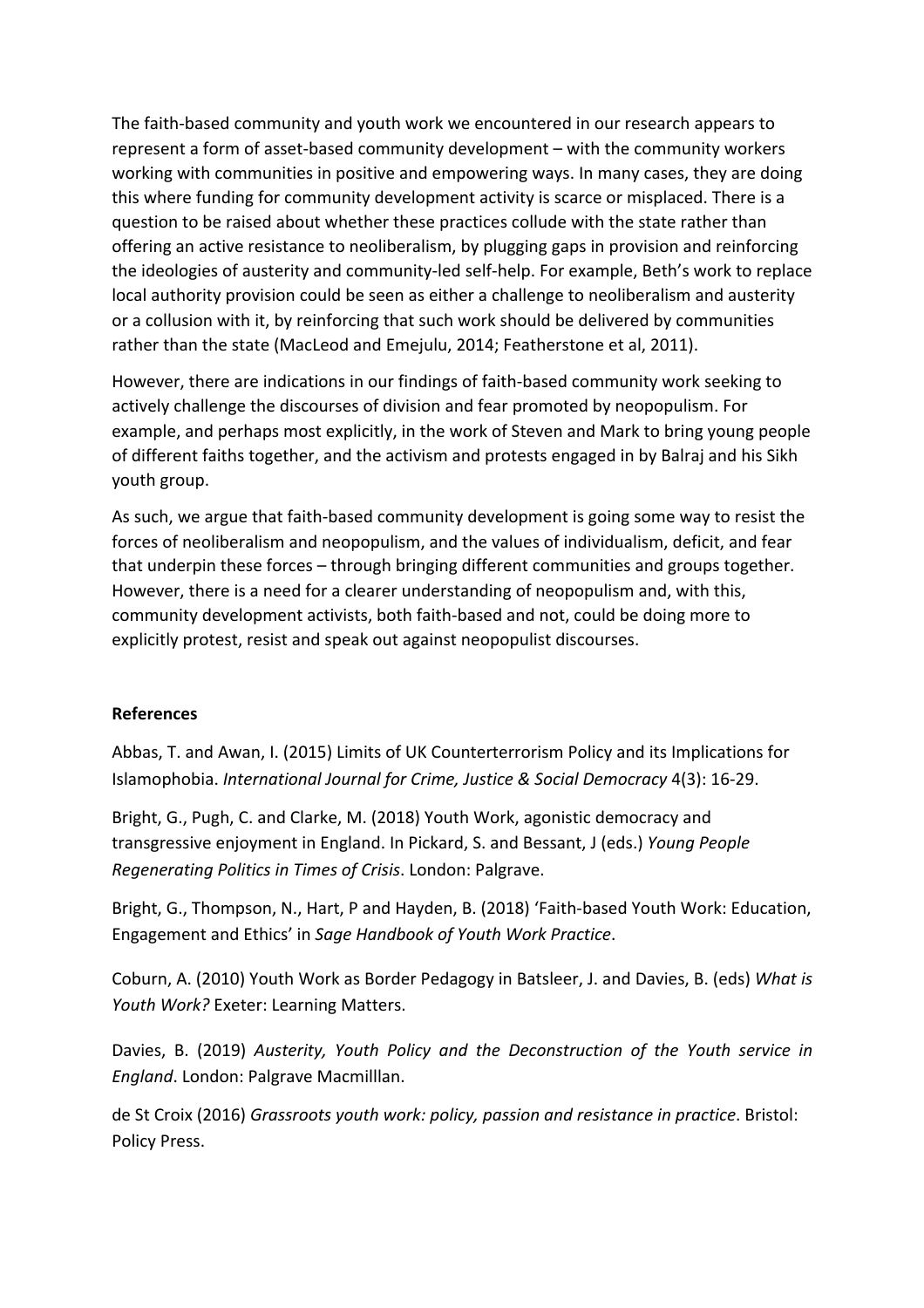Duffy, D. (2017) *Evaluation and Governing in the 21st century: Disciplinary Measures, Transformative Possibilities.* London: Palgrave Macmillan.

Featherstone, D. (2008) *Resistance, Space and Political Identities: The Making of Counter-Global Networks*, Oxford: Wiley-Blackwell.

Featherstone, D., Ince, A., MacKinnon, D., Strauss, K. and Cumbers, A. (2011) Progressive localism and the construction of political alternatives. *Transactions of the Institute of British Geographers*, 37, pp. 177-82.

Giroux, H.A. (2005) *Border Crossings: Cultural Workers and the Politics of Education* (2e) Abingdon: Routledge.

IDeA (2010) *A glass half full: how an asset approach can improve community health and wellbeing.* London: Improvement and Development Agency/Local Government Association.

Jeldtoft, N. (2013) The Hyper-visibility of Islam. In Dessing, N. M, Jeldtoft, N., Nielson, J. S. and Woodhead, L. (Eds.) *Everyday Lived Islam in Europe*. London: Ashgate.

Khan, M. G. (2013) *Young Muslims, Pedagogy and Islam*, Bristol: Policy Press.

Mayo, M. (2017) *Changing Communities: Stories of migration, displacement and solidarities*. Bristol: Policy Press.

MacLeod, M. A. & Emejulu, A. (2014) Neoliberalism with a Community Face? A Critical Analysis of Asset-Based Community Development in Scotland, *Journal of Community Practice*, 22:4, 430-450.

McKnight, J., & Kretzmann,J. (2012). Mapping community capacity. In M. Minkler (Ed.), *Community organizing and community building for health and welfare* (3rd ed.,pp.171–186). New Brunswick, NJ: Rutgers University Press.

Miller, P. and Rose, N. (2008) *Governing the Present.* Cambridge: Polity Press

United Nations Office of the High Commissioner on Human Rights (2018) Refugees and other migrants do not lose their rights by crossing borders. OHCHR.

https://www.ohchr.org/EN/NewsEvents/Pages/RefugeesMigrantsDoNotLoseTheirRights.asp x

Pimlott, N. (2015) *Embracing the Passion: Christian Youth Work and Politics*. London: SCM.

Singh, J. (2015) From the temple to the street: how Sikh kitchens are becoming the new foodbanks. The Conversation (July 22<sup>nd</sup> 2015). Available at: https://theconversation.com/from-the-temple-to-the-street-how-sikh-kitchens-arebecoming-the-new-food-banks-44611

Smith, J.A., Flowers, P and Larkin, M. (2009) *Interpretative Phenomenological Analysis*. London: Sage.